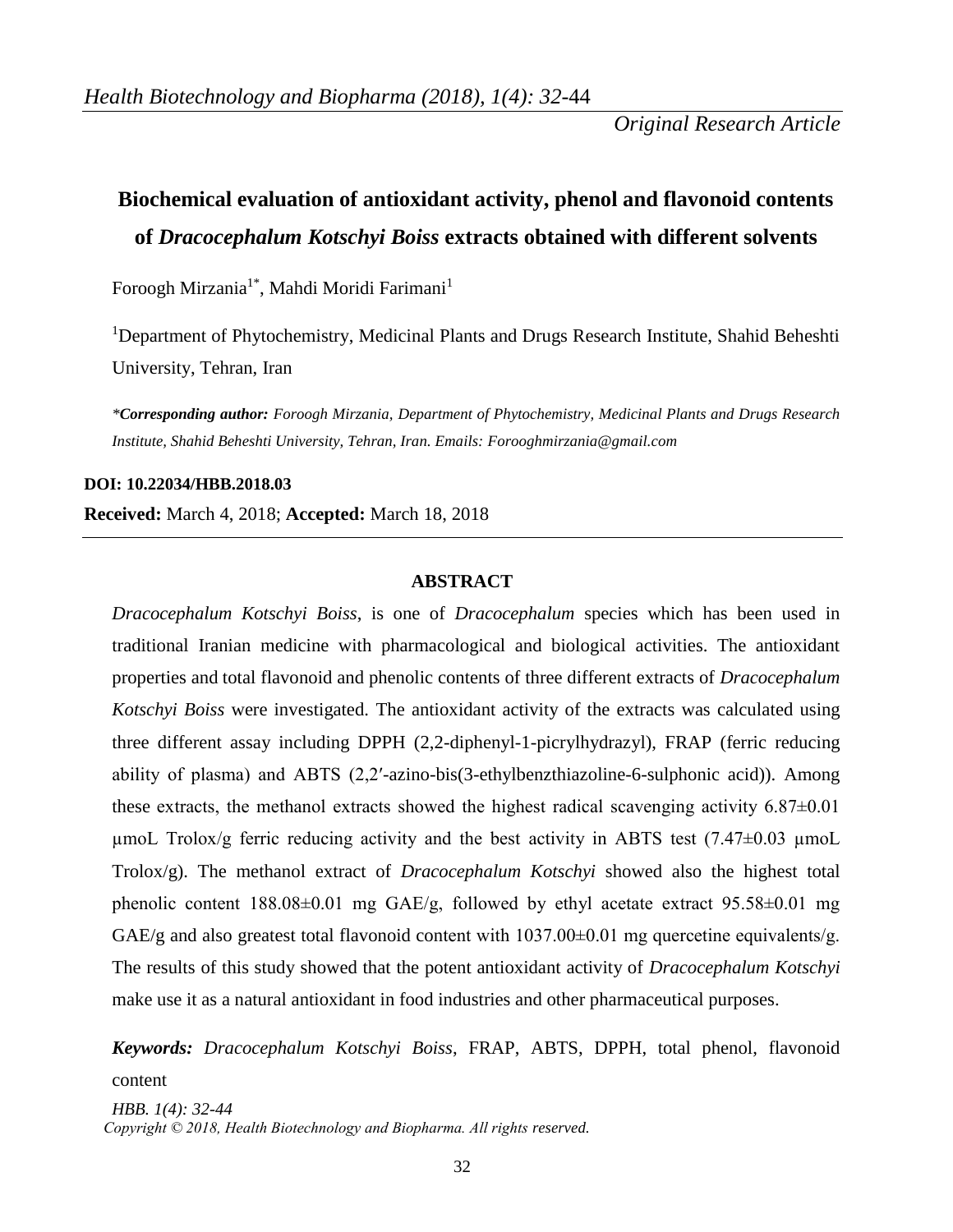## **INTRODUCTION**

The task of free radicals in the extension of disease has engrossed attention from both scientists and professionals involved in human health care [1]. Free radicals are permanently produced in biological systems as byproducts of metabolism during many reactions. Although human and other organisms bear antioxidant vindication and repair mechanisms that have evolved to support them against oxidative damage. Incompetence of antioxidant defense may lead to oxidative stress, which might be affiliated with a diversity of irregularities including coronary heart disease, diabetes, arthritis and cancer [2]. When natural defenses are suppressed by extreme production of prooxidants, utilization of antioxidants, both conventional as well as derived from some novel origins, has become significant in the proper management of oxidative stress. Antioxidants are nutritive and non-nutritive factors that can postpone biologically wrecking chemical reactions in foods and in living systems. Antioxidants are widely utilized components in dietary supplements for maintaining health, as well as the treatment of several diseases. Indeed, antioxidant substances can act versus

oxidants and free radicals by limiting the molecular destruction that could compromise the function of essential lipids, protein and nucleic acids [3,4]. Natural products with antioxidant properties can be a good alternative for synthetic antioxidant. Lately, traditional medicine has gained scientist attention for finding new origins for different treatments and efficacious biomaterials. The importance of the antioxidant constituents of herbal materials in the health and protection maintenance against heart diseases and cancer is also raising interest among scientists, food manufacturers and consumers as the trend for the future toward functional food with specific health effects [5]. Phenolic compounds have a usual structure composed of an aromatic hydroxyl nucleus and nearly 8000 known in nature [6]. Furthermore, the phenolic compounds are plant secondary metabolites widely propagated all over the plant kingdom [7]. The last focus of attention and interest in phenolic compounds stems from their potential preservative role, through ingestion of fruits and vegetables, against oxidative harm illnesses like coronary heart disease, stroke and cancers [8]. Phenolic compounds can be considered as simple phenols and phenolic acids (gallic and benzoic acid) and polyphenols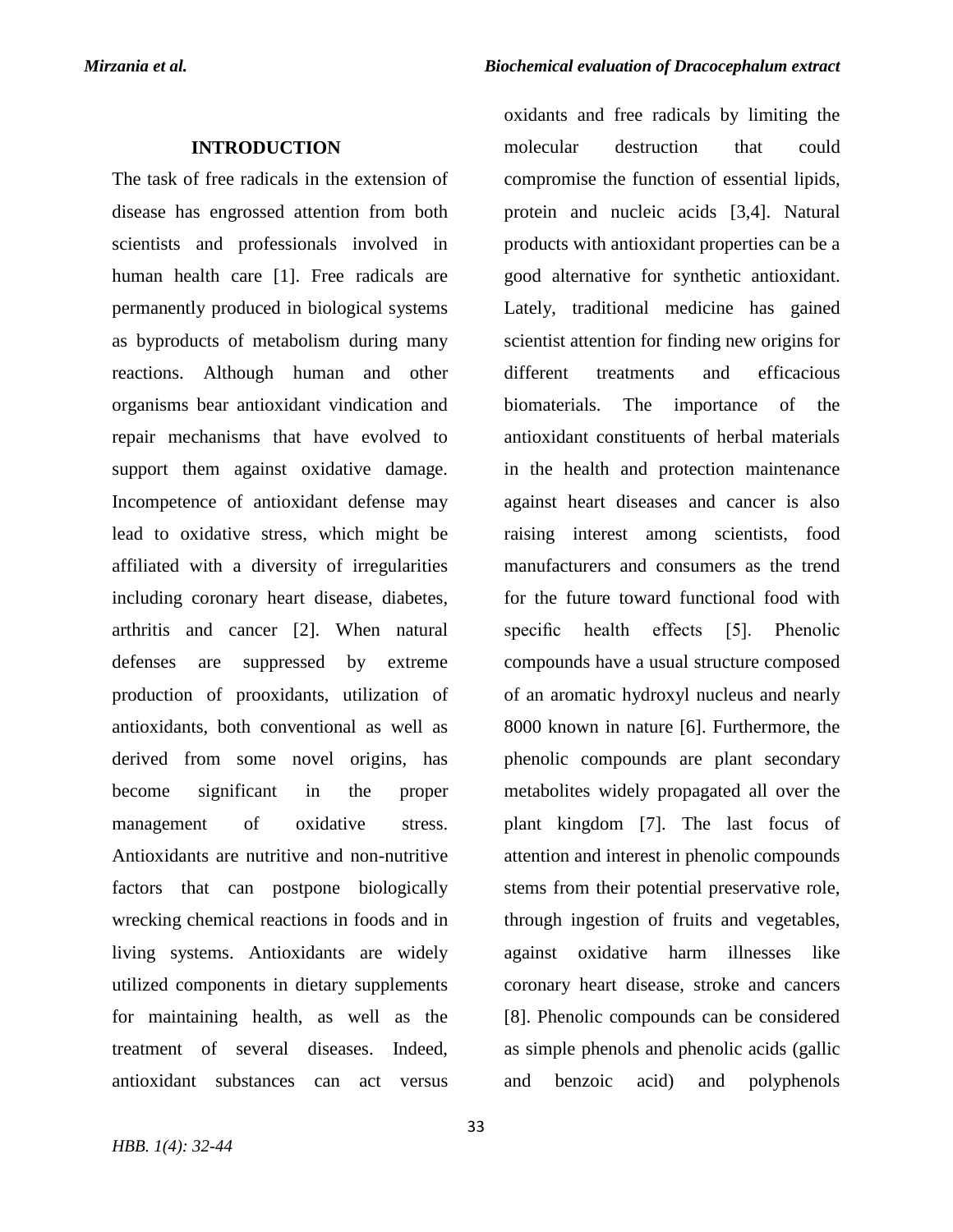(flavonoids). Tannins are water-soluble polyphenols that are generally displayed in higher herbal and woody plants that have shown antimicrobial, antiparasitic properties and anticancer activity [9,10]. Polyphenols and carotenoid pigments are the great alimental antioxidants in food. Besides, flavonoids were reported to have health beneficial confidants, containing free radical scavenging. The flavonoids are the most usual group of polyphenolic components in the human diet and are generally found in fruits and vegetables. They can prevent coronary heart illness and have antioxidant capacities. Plant flavonoids and polyphenols are multifunctional which can be worked as reducing compounds, hydrogen atom donors, and singlet oxygen scavengers. They are furthermore efficient as antioxidants, capable of chelating transition metal ions, which may induce Fenton type oxidation reactions in their free states. In addition, flavonoids also are the most common type of polyphenolic compound in the plants that possess antioxidant activity. So, it was reasonable to determine their total amounts in the selected vegetables, fruits and also medicinal plants. The genus *Dracocephalumm*, commonly called Badraj or Varangbu in Persian, has eight species in Iran, (*D. Kotschyi*, *D. motdavica*, *D.* 

*aucheri*, *D. multicaute*, *D. subcapitatum*, *D. surmandinum, D. polychaetum* and *D. thymifolrum*) and whole these species are consumed as folk medicine for liver disturbance, migraine and congestion. They are also carminative and bracing and chewing the leaves gives an aromatic savory taste. This genus is extensively distributed in Iran. One of the important endemic species, *Dracocephalum Kotschyi Boiss,* is found in abundant parts of the Alborz mountains. This plant is utilized in traditional medicine as a treatment of stomach disorders. Its effective for headache, congestion and liver disease has also been described in folk medicine evidences [11,12]. This plant used in various forms such as essential oils, ointments, compresses and infusion or as carminative medicinal raw material as a cure for people who suffered from stomach bloating. It also used as a flavoring in some foods in Iran. In the present study, we attempted to assess antioxidant activities of *D. Kotschyi* extracts. A rapid and susceptible way for the antioxidant experiments of herbal extracts is free radical scavenging assay using 1,1-diphenyl-2-picryl hydrazyl (DPPH) stable radical spectrophotometrically. In the attendance of an antioxidant compound, DPPH radical contain one more electron and the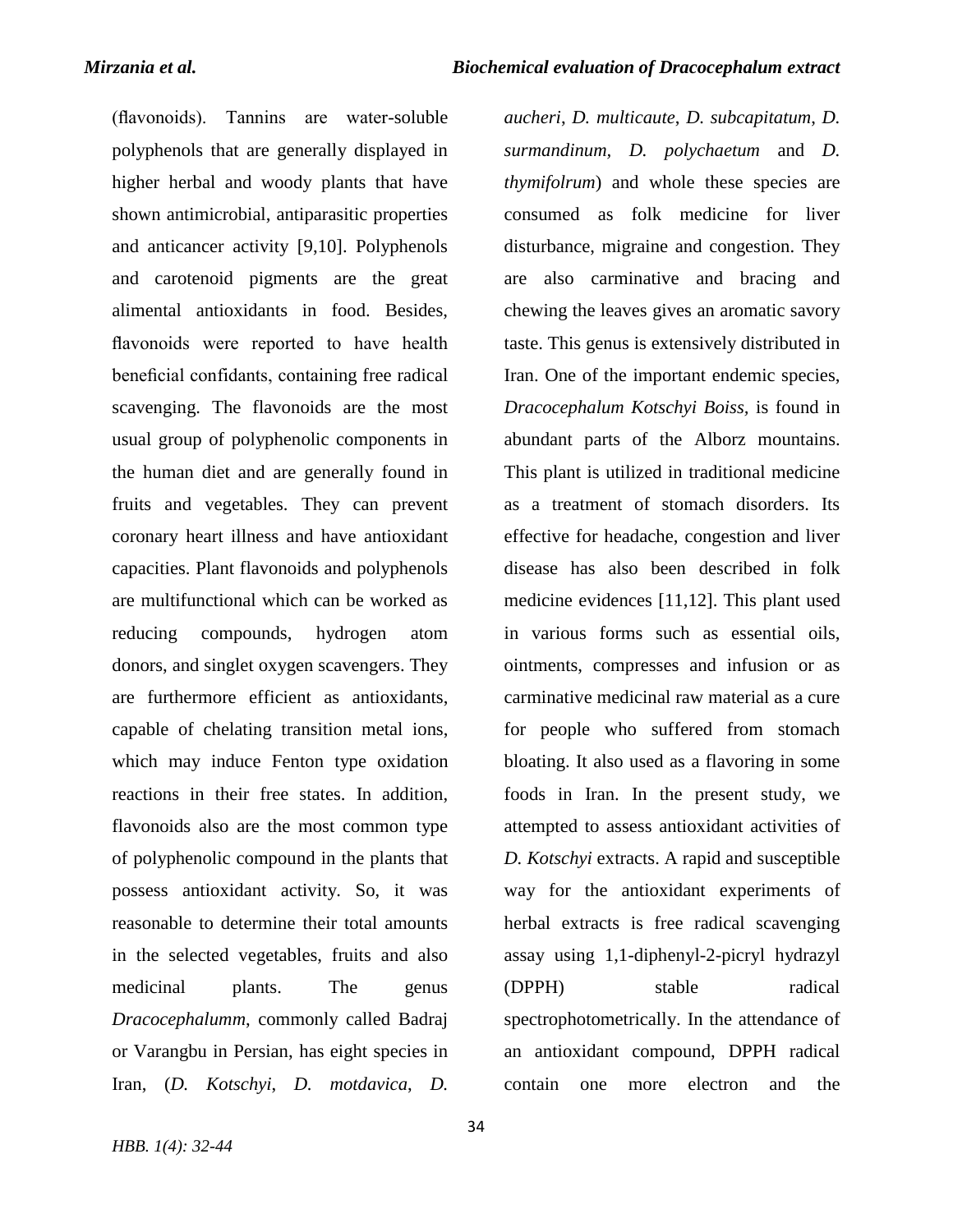absorbance could be reduced [13,14]. Other ways for investigation of antioxidant activity are (ferric reducing antioxidant power) FRAP and ABTS. FRAP assay uses antioxidants as reductants in a redox colorimetric method, employing an easily reduced oxidant system present in stoichiometric excess. In this study hexane, ethyl acetate and methanol extracts of *D. Kotschyi* were studied for antioxidant activity.

## **MATERIALS AND METHODS Collection of plants**

 The aerial parts of *D. Kotschyi* were collected at the time of flowering stage from Dizin area in the north of Tehran in Iran. A voucher specimen (MPH-1414) has been deposited in the herbarium of the Medicinal Plants and Drugs Research Institute in Shahid Beheshti University in Tehran.

## **Preparation of plant extracts**

The plant material was cleaned to eliminate any residuals and then dried at room temperature for 14 days. The 20 g of dried and crushed plant specimen was extracted for 48 h using 250 mL n-hexane, ethyl acetate and methanol, successively by maceration. Extraction manner was accomplished at room temperature for 48 h along with shaking. The extracts were

filtered through Whatman filter paper and the solvents were evaporated using a rotary evaporator at 35 °C to obtain condensed extracts.

#### **Chemicals**

2,2′-azin-obis(3-ethylbenothiazoline-6 sulphonic acid) diammonium salt (ABTS), butylated hydroxy toluene (BHT), gallic acid, folin-ciocalteu, 1,1-diphenyl-2 picrylhydrazyl (DPPH), potassium persulphate, ethanol, sodium acetate, quercetin, n-hexane, ethyl acetate and methanol were obtained from Merck (Germany).

## **Determination of antioxidant activity using the 2,2-Diphenyl-1-picrylhydrazyl (DPPH) radical scavenging method**

The antioxidant capacity was measured in terms of hydrogen donating or radical scavenging potency using the stable DPPH radical. The antioxidant activity of the juices was determined using 1,1-diphenyl-2 picrylhydrazyl radical (DPPH [15]. 50 μL of diverse concentrations (5, 10, 20, 40, 80 μg/mL) of the extract solutions in methanol were added to 200 μL of 100 μM DPPH solution in methanol. The reaction solution was incubated for 30 min at room temperature and then absorbance were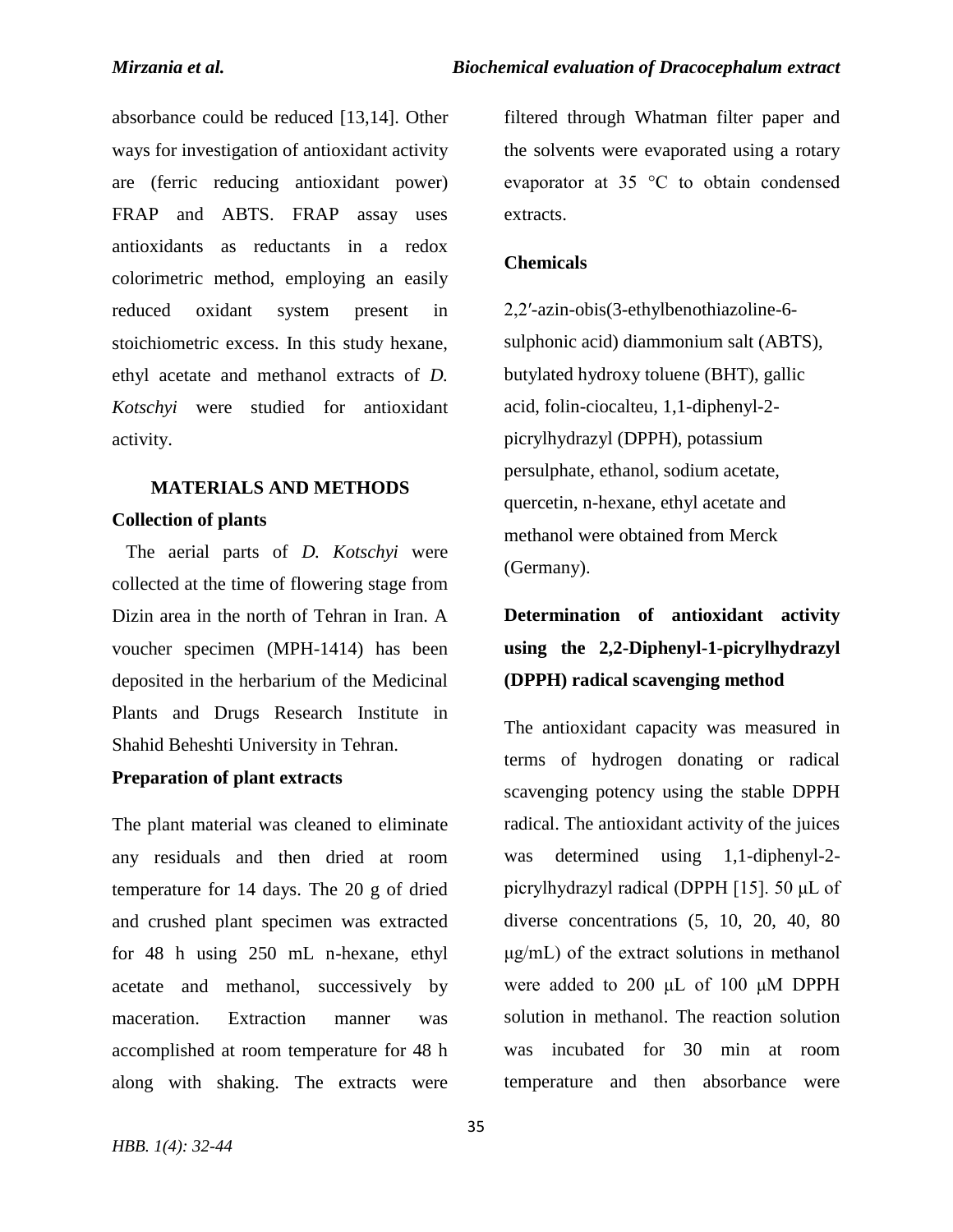determined at 517 nm with a microplate reader spectrophotometer (BioTek XS2 model). BHT was applied as the standard antioxidant. The controls included 50 μL of methanol replaceed the test samples, and the blank included absolute methanol in lieu of DPPH solution. Tests were carried out three times. For each concentration, inhibition was accounted according to the following equation:

% inhibition=  $[1-(A_s-A_b)/A_c] \times 100$ 

Where A<sup>s</sup> is the absorbance of the mixture in the presence of the specimens,  $A<sub>b</sub>$  is relevant to the blank and  $A_c$  is the absorbance of control. A less absorbance of the admixture demonstrated a higher DPPH radical scavenging ability. IC<sub>50</sub> value ( $\mu$ g/mL) is the concentration at which 50% of DPPH radicals are scavenged and is received by interpolation from linear regression counting.

## **Trolox equivalent antioxidant capacity (TEAC) assay**

The TEAC test is a common way used for assessment of the antioxidant susceptibility of extracts to quench ABTS radicals. It could distribute antioxidant activity of hydrophilic and lipophilic components. The ABTS radical cation was prepared by

mixing a solution of 7 mM ABTS in ethanol and 2.45 mM potassium persulphate. The blend was incubated for 12 h at room temperature until the reaction was used during 1 day [16]. For assessments, the ABTS radical solution was diluted. ABTS dilution  $(3.8 \text{ mL})$  and  $100 \mu L$  of the herb samples were mixed and the absorbance were recorded at 734 nm after 1 min. Amount of inhibition at 734 nm was measured. Trolox was utilized as the standard, and the outcomes were represented as µmol of Trolox equivalents per gram anhydrous weight of plants.

## **Ferric reducing antioxidant power (FRAP) assay**

The antioxidant ability of each sample was approximated by FRAP assay, following the procedure described by benzie and strains with some modifications. Briefly, 0.2 ml of the extracts were mixed with 1.8 ml of the fresh FRAP agent, which consisted of 2.5 ml of 10 mM TPTZ solution in 40 mM HCl also  $2.5$  ml of  $20$  mM FeCl<sub>3</sub> and  $25$  ml of 0.3 M acetate buffer (pH 3.6). The absorption of the mixture was determined at 595 nm. Ethanolic solutions of Fe (II) concentrations were utilized to obtain the calibration curve. The FRAP values have been calculated by contrasting the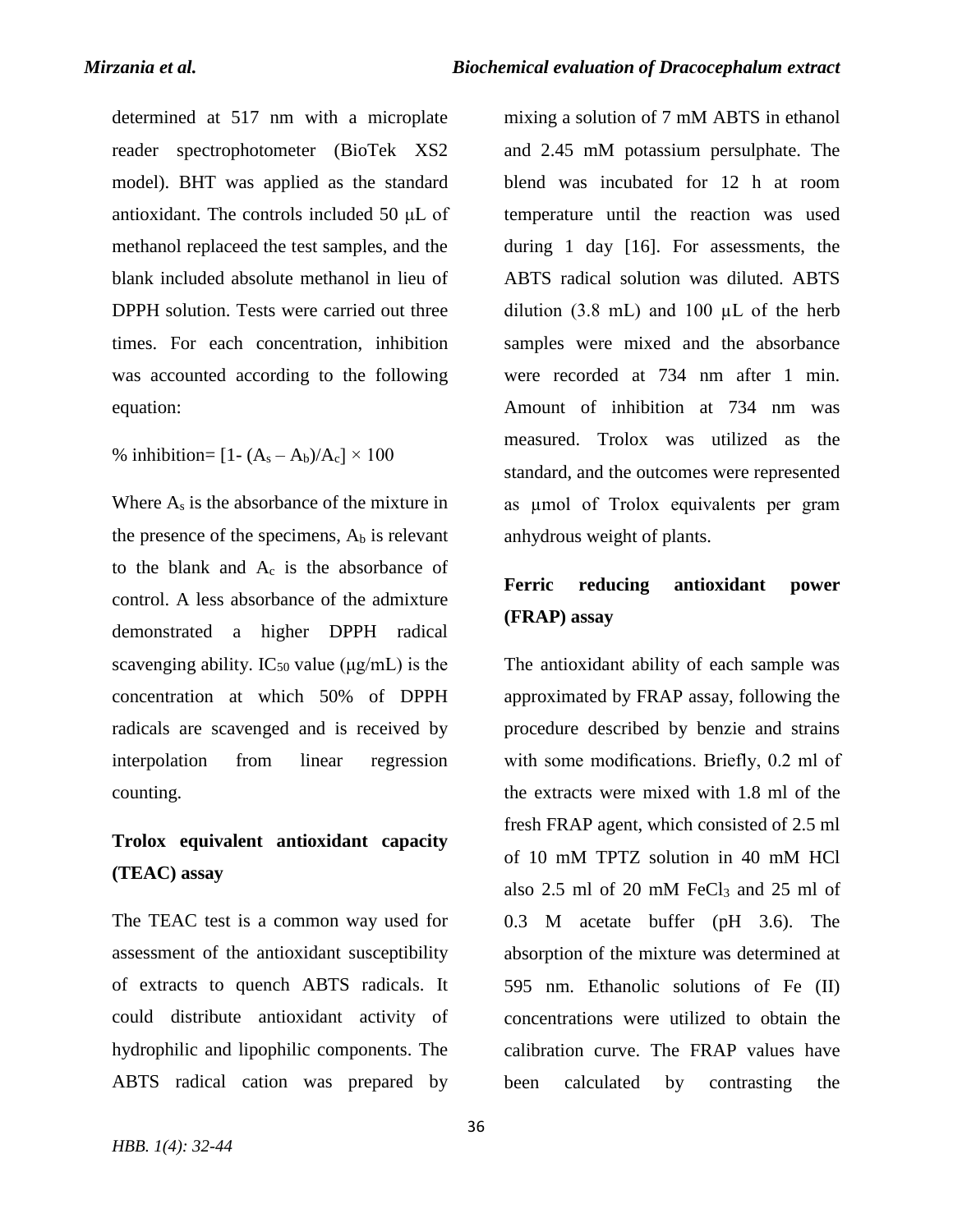absorbance conversion at 593 nm in test samples with those comprising ferrous ions.

## **Assay for total phenolic contents**

The total phenolic contents of different extracts were determined using the folinciocalteu method with some modification [17]. 2.5 mL of sample was combined with 2.5 mL of folin-ciocalteu reagent. Then 50 μL of sodium carbonate was added to the mixture and the content was adjusted to 250 mL by increasing distilled water. The mixture was blended thoroughly for 30 minutes at room temperature in the dark space. Absorbance of the sample mixture versus a blank was specificed at 765 nm utilizing a micro plate reader. Results were declared as mg of gallic acid equivalent per gram of dry extract (mg GAE/g). Multiple concentrations of gallic acid as a standard (12.5, 25, 50, 100, 200 μg/mL) were utilized to construct a calibration curve. All assessments were carried out in triplicate.

## **Flavonoid contents**

Total flavonoid content was evaluated using a colorimetric assay with aluminium chloride according to a formerly described method [18]. The absorbance was calculated against a blank at 510 nm. Results were presented as mg of quercetine equivalents

per gram of anhydrous juice. Different concentrations of quercetine as standard (12.5, 25, 50, 100, 200 μg/mL) were utilized to draw a calibration curve. All calculations were carried out three times.

## **RESULTS**

 The DPPH radical scavenging activity of different extracts of *D. Kotschyi* is showed in Table 1. With regard to  $IC_{50}$  values among the examined samples, the methanol extract of *D. Kotschyi* with the lowest  $IC_{50}$  of 9.55±0.11μg/mL, exhibited considerable DPPH radical scavenging activity compared with BHT  $(14.50\pm1.20 \mu g/mL)$ , followed by the ethyl acetate extract of this species  $(IC_{50} = 20.27 \pm 0.05)$  $\mu$ g/mL) and the Hexane extract (IC<sub>50</sub> value of  $46.20 \pm 0.01 \text{ \mu g/mL}$ . Table 1 also shows the ABTS radical scavenging activity of the extracts via TEAC values. The TEAC values varied from  $7.47\pm0.03$  to  $51.14\pm0.05$  µmol Trolox/g dry weight of the plant. Among the tested samples, the methanol extract was the strongest ABTS radical scavenger with TEAC value about  $7.47\pm0.03$  µmol Trolox/g of dry weight of the plant. Also, high ferric reducing antioxidant was observed for methanol extract 6.87±0.01 µmol Trolox /g. As shown in Table 2, the total phenolic contents varied from 56.41±0.02 to 188.08±0.01 mg GAE/g. The methanol extract of *D. Kotschyi* showed the highest total phenolic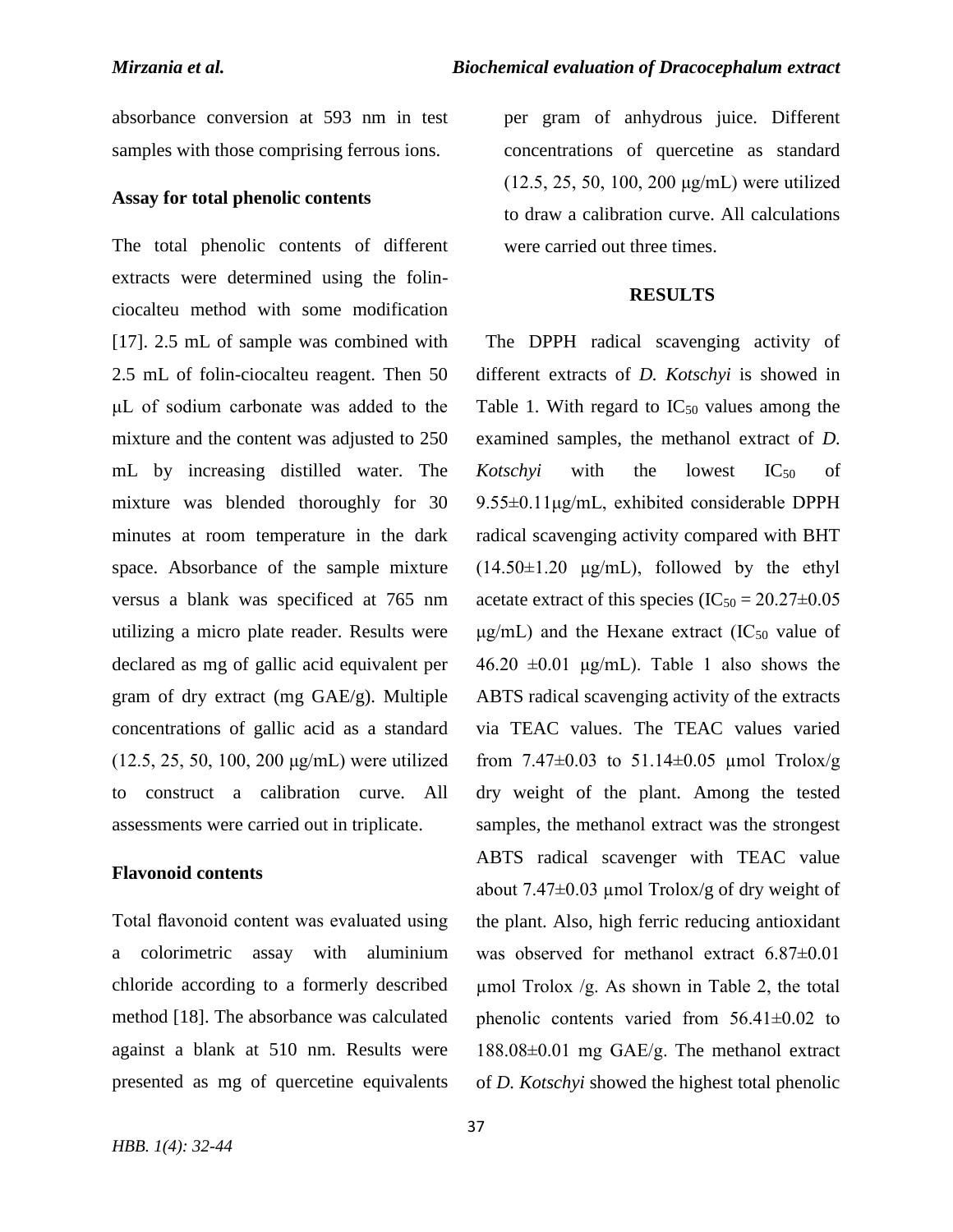content (188.08±0.01 GAE/g), followed by ethyl acetate extract of (95.58±0.01 mg GAE/g). Using the standard curve of quercetine, the flavonoid contents of the extracts were found ranging from 1037.00±0.01 to 30.00±0.03 mg quercetine equivalents/g of dry extract.

|  | Table. 1. DPPH, ABTS and FRAP radical scavenging activity of Dracocephalum Kotschyi Boiss extracts |  |  |
|--|----------------------------------------------------------------------------------------------------|--|--|
|  |                                                                                                    |  |  |

|                      |                | <b>DPPH</b>          | <b>ABTS</b>                 | <b>FRAP</b>       |
|----------------------|----------------|----------------------|-----------------------------|-------------------|
| <b>Samples</b>       | <b>Extract</b> |                      |                             |                   |
|                      |                | $IC_{50} (\mu g/mL)$ | $(\mu \text{mol}$ Trolox/g) | (µmol Trolox /g)  |
|                      |                |                      |                             |                   |
|                      | Ethyl acetate  | $20.27 \pm 0.05$     | $23.45 \pm 0.06$            | $12.93 \pm 0.01$  |
| <b>Dracocephalum</b> | Methanol       | $9.55 \pm 0.11$      | $7.47\pm0.03$               | $6.87 \pm 0.01$   |
| Kotschyi Boiss.      | Hexane         | $46.20\pm0.01$       | $51.14\pm0.05$              | $106.35 \pm 0.07$ |
| <b>BHT</b>           |                | $14.50 \pm 1.20$     | -                           |                   |
|                      |                |                      |                             |                   |

**Table. 2.** Total phenol and flavonoid content of *Dracocephalum Kotschyi Boiss* extracts.

|                      | <b>Total phenol content</b> | <b>Flavonoid content</b> |
|----------------------|-----------------------------|--------------------------|
| <b>Samples</b>       |                             |                          |
|                      | $(mg \text{ GAE/g})$        | $(mg$ QE/g)              |
|                      |                             |                          |
| <b>Ethyl</b> acetate | $95.58 \pm 0.01$            | $206.60 \pm 0.01$        |
|                      |                             |                          |
| <b>Methanol</b>      | $188.08 \pm 0.01$           | $1037.00 \pm 0.01$       |
|                      |                             |                          |
| <b>Hexane</b>        | $56.41 \pm 0.02$            | $30.00 \pm 0.03$         |
|                      |                             |                          |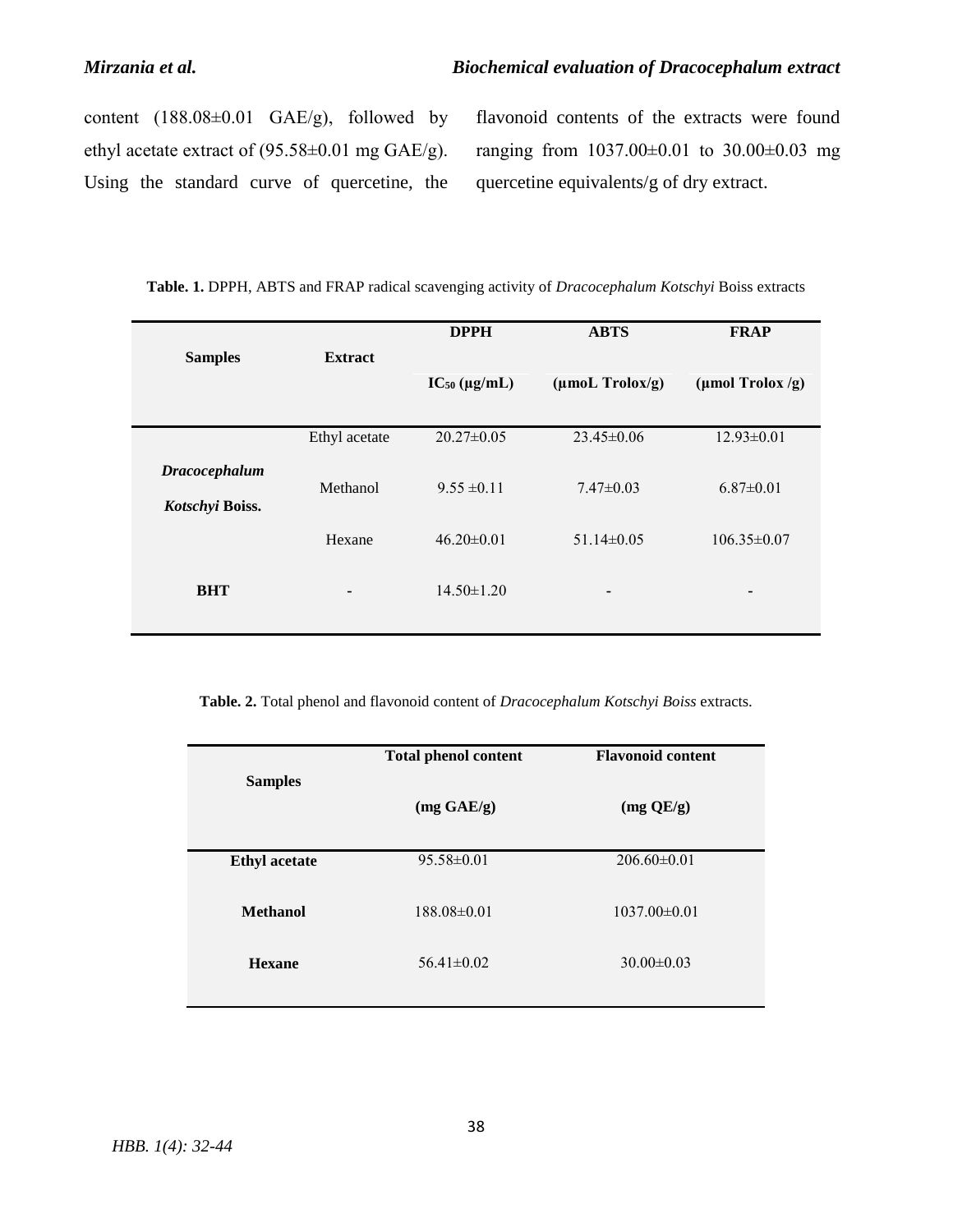compounds. Thus phenolic compounds are

### **DISCUSSION**

 In our study, the results showed the greatest total flavonoid content of methanol extract  $(1037.00\pm0.01$  mg quercetine equivalents/g). The present investigation has provided useful information about antioxidant properties and flavonoid and phenolic contents of *D. Kotschyi* methanol extract exhibited considerable DPPH scavenging activity. A good correlation between ABTS, DPPH and FRAP values and total phenolic contents of the examined samples indicated that phenolic compounds could be responsible for ability of reducing oxidants in these specimens. In this study, it was confirmed that higher phenolic quantity contributes to lower  $IC_{50}$  amounts, which means higher antioxidant activity. The methanol extract was the most enriched with phenols  $(188.08\pm0.01$  mg  $GAE/g$  of dry extract), followed by ethyl acetate  $(95.58\pm0.01$  mg GAE/g of dry extract), which could explain the highest antioxidant activity of these extracts. The largest amount of flavonoids was found in the methanol extract  $(1037.00\pm0.01$  mg QE/g of dry extract) and the lowest in the hexane extract  $(30.00\pm0.03 \text{ mg} \text{ QE/g of dry extract})$ . These results suggest that the high antioxidant activity of the methanol extract is probably due to some phenolic and flavonoid

main contributors to the antioxidant properties of *D. Kotschyi* aerial parts. The present investigation has provided useful information about antioxidant properties, and flavonoid and phenolic contents of *D. Kotschyi* different extracts. The three extracts that have been evaluated in the current study exhibited moderate to high antioxidant activity with  $IC_{50}$  values ranging between  $9.55 \pm 0.11$  and  $46.20 \pm 0.01$  µg/mL. All of the extracts exhibited considerable FRAP and ABTS scavenging activities. Strong correlations were observed between ABTS values and total flavonoid contents, ABTS and total phenolic contents as well as DPPH values and total flavonoid contents; however, a good correlation between DPPH values and total phenolic contents of the examined plants indicated that phenolic and flavonoid compounds could be responsible for ability of reducing oxidants in these extracts. There are several publications on biological property of polyphenolic compounds from *Dracocephalum* genus. The findings of our investigation are in agreement with previous phytochemical studies on some *Dracocephalum* species. Recently, Shi and coworkers evaluated the antihepatics and antioxidant activities of four *D. heterophyllum* extracts. The results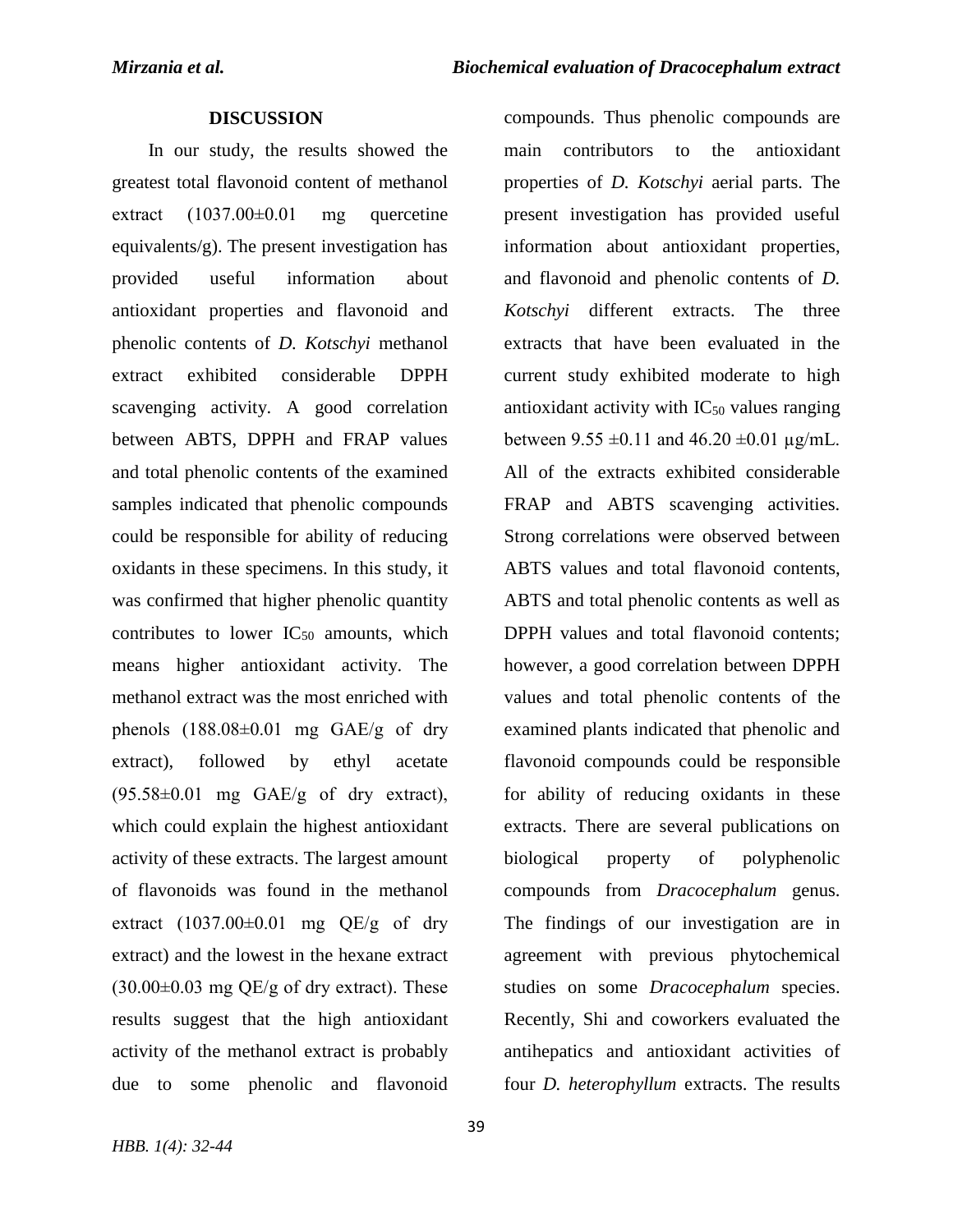phenol and antioxidant activity which is in

showed that the ethyl acetate juice of *D. heterophyllum* had the highest antihepatitis and antioxidant properties, followed by a petroleum ether juice [19]. Also, investigation into the biological properties of *D. palmatum* under *in vitro* conditions displayed that its extracts have a strong antioxidant activity due to the presence of high concentrations of phenolic components [20]. Aslanipour also investigated the phenolic ingredients and antioxidant activity of three different alcoholic extracts of *D. moldavica* L. The results of this study showed that the methanol extract had the highest phenolic and flavonoid content, anthocyanin, DPPH and  $H_2O_2$  radical scavenging activity. The ethanol juice showed the lowest content of all. The methanol/ethanol extract demonstrated the highest amount in two oxides containing nitric and superoxide radical scavenging properties; it also displayed the highest ferric reducing ability power [21]. In other paper the antioxidant activity, total phenolic content of the ethanol, methanol and aqueous extract of *D. polychaetum* in flowering stage were evaluated. In this study, the highest antioxidant property was evaluated to the extract of methanol, ethanol and aqueous, respectively. Positive correlation has showed between the value of

accordance with our research. The results show the different extracts of *D. polychaetum* have an antioxidant activity and could be considered as a potential origin of natural antioxidants for the therapy of some diseases [22]. Aprotosoaie et al. investigated the antigenotoxic and antioxidant capacities of the crude hydromethanolic extract from the aerial parts of *D. moldavica* L. The extract of this herb showed a high antioxidant potential mediated by direct free radical scavenging and metal-chelating effects. It showed that polar extracts of Iranian *D. moldavica* to be a more potent for antioxidant activity. The major polyphenol in the extract of this herb was rosmarinic acid, also recognized in plants of Russian and Asian origin [23]. Spinal-Z, a methanolic blend of dried seeds powder of *Peganum harmala* Linn and leaf of *D. kotschyii Boiss* is an Iranian medicine. It has been used for the therapy of several types of cancer for many years. In a research, the cytotoxic and antitumor properties of Spinal-Z and its constituents were investigated. *In vitro* cell proliferation inhibition test using MTT viability assay certified that both Spinal-Z and its ingredients have cytotoxic property against all cell lines tested [24]. In other research on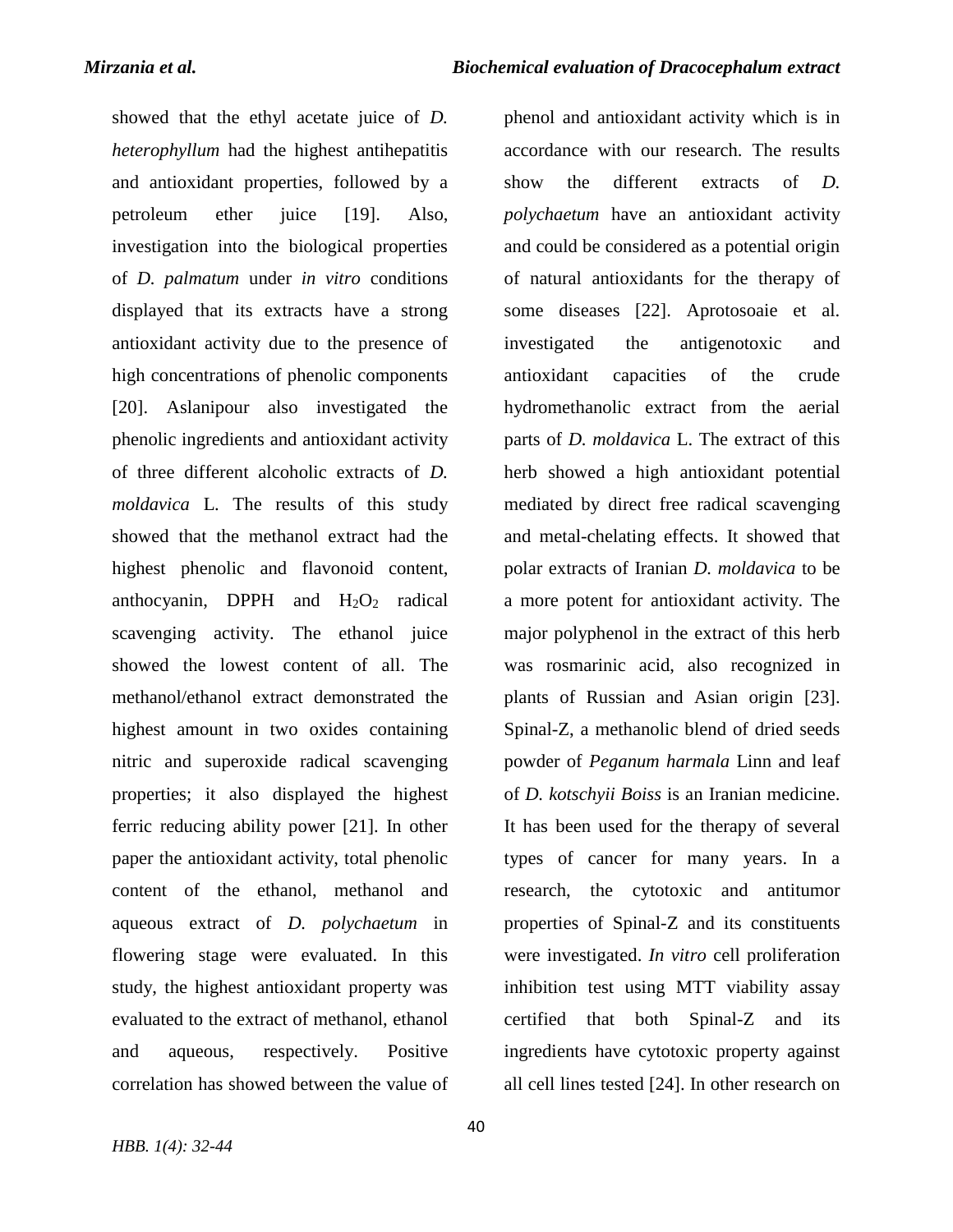glucoside, luteolin 3′-O-β-d-glucuronide,

*Dracocephalum* genus seventeen secondary metabolites were extracted from *D. tanguticum* that also antioxidant properties of the isolated compounds were specified. This research showed that flavonoids with an OH group displayed important roles for their protective effects against DOX-induced cardiotoxicity and may act as a promising remedial agent for preventing the cardiotoxicity [25]. Also, in other report in 2013 the methanolic extract of *D. moldavica* hairy roots investigated for antioxidant activity and the strongest effects on reducing DPPH radical scavenging. The most active methanolic extract of hairy roots was determined by the highest level of rosmarinic acid and total content of phenolic compounds [26]. Ladanetin-6-O-β-(6''-Oacetyl) glucoside, pedalitin-3'-O-β-glucoside and luteolin-7-O-β-D-glucopyranoside, methyl rabdosiin, 12-methoxy-18-hydroxysugiol,  $2α$ ,  $3α$ -dihydroxy-11α, 12α-epoxyurs-28,13β-olide are the major compounds isolated from *Dracocephalum* genus. The compounds limonen-10-al, geranial, neral, β-sitosterol, oleanolic acid, ursolic acid, pmentha-8-en-1,2- diol, colosolic acid, limonen-10-ol 10-O-β-D-glucopyranoside, limonen-10-ol 10-O-β-D-glucopyranosyl-  $(1\rightarrow 2)$ -b-D-glucopyranoside, calycopterin, luteolin-7-O-glucoside, apigenin-7-O-

*HBB. 1(4): 32-44*

luteolin, apigenin, cirsimaritin, isokaempferide, penduletin, xanthomicrol, calycopterin and the polyphenol rosmarinic acid are the natural products isolated from *D. Kotschyi* in previous reports [27-29]. All these compounds belong to terpenoids and flavonoids. So these two groups of natural products could be responsible for the biological activities of study *Dracocephalum* species in this work. Further phytochemical investigations and bioactivity estimations could clarify the biological role of phytoconstituents found in this species. In future researches, determination of the chemical compounds of secondary metabolites in *D. Kotschyi* should clarify and explain which of the bioactive compounds provides the highest contribution to antioxidant activity and the *in vivo* antioxidant activity should also be examined.

#### **CONCLUSION**

 The present work has contributed in the direction of using *D. Kotschyi* not only as a flavoring agent but also to be used as a good phytomedicine to prevent the free radical harm and prevention of some chronic diseases in the body. In conclusion, the potent antioxidant activity of *D. Kotschyi* it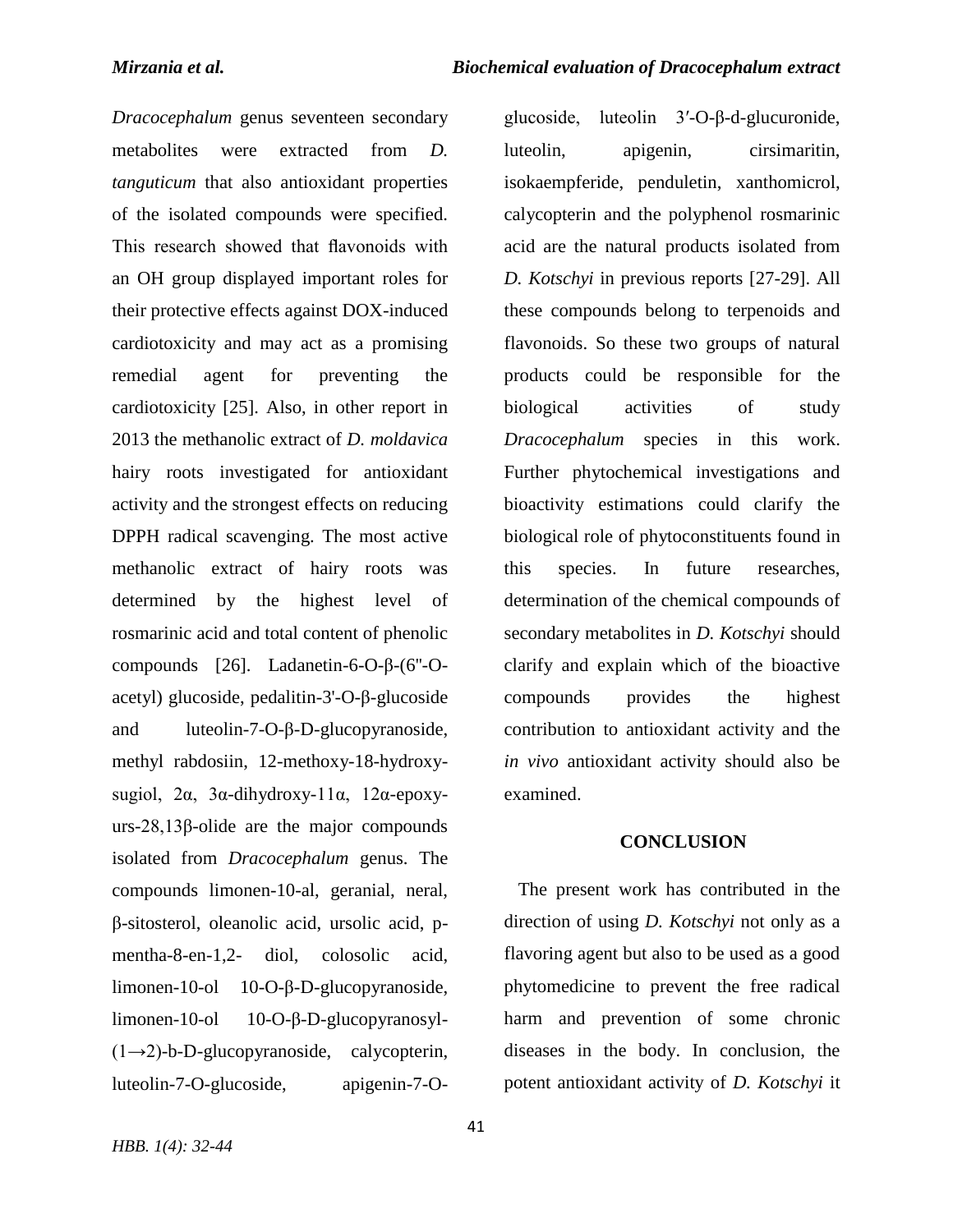make possible use as a natural antioxidant in food industries and other pharmaceutical purposes.

### **REFERENCES**

**[1].** Valko M, Jomova K, Rhodes CJ, Kuča K, Musílek K. Redox-and non-redoxmetal-induced formation of free radicals and their role in human disease. *Arch Toxic*, 2016; 90(1): 1-37.

**[2].** Phaniendra A, Jestadi DB, Periyasamy L. Free radicals: properties, sources, targets, and their implication in various diseases. *Indian J Clinical Biochem*, 2015; 30(1): 11-26.

**[3].** Adachi H, Fujiwara Y, Ishii N. Effects of oxygen on protein carbonyl and aging in caenorhabditis elegans mutants with long (age-1) and short (mev-1) life spans. *J Geronto Ser A: Biolog Sci Med Sci,* 1998; 53(4): 240-44.

**[4].** Chandra M, Chandra N, Agrawal R, Kumar A, Ghatak A, Pandey VC. The free radical system in ischemic heart disease. *Int J Cardio*, 1994; 43(2): 121-25.

**[5].** Ohkawa H, Ohishi N, Yagi K. Assay for lipid peroxides in animal tissues by thiobarbituric acid reaction. *Anal Biochem*, 1979; 95(2): 351-58.

**[6].** Molyneux P. The use of the stable free radical diphenylpicrylhydrazyl (DPPH) for estimating antioxidant activity. *Songklanakarin J Sci Technol*, 2004; 26(2): 211-19.

**[7].** Floegel A, Kim DO, Chung SJ, Koo SI, Chun OK. Comparison of ABTS/DPPH assays to measure antioxidant capacity in popular antioxidant-rich US foods. *J Food Comp Analysis,* 2011; 24(7): 1043-48.

**[8].** Katalinic V, Modun D, Music I, Boban M. Gender differences in antioxidant capacity of rat tissues determined by 2, 2′ azinobis (3-ethylbenzothiazoline 6 sulfonate; ABTS) and ferric reducing antioxidant power (FRAP) assays. *Compar Biochem Physio Part C: Toxic Pharm,* 2005; 140(1): 47-52.

**[9].** Akiyama H, Fujii K, Yamasaki O, Oono T, Iwatsuki K. Antibacterial action of several tannins against *Staphylococcus aureus*. *J Antimicrob Chemother*, 2001; 48(4): 487-91.

**[10].** Mirzania F, Sarrafi Y, Farimani MM. Comparison of chemical composition, antifungal and antibacterial activities of two populations of *salvia macilenta* boiss essential oil. *Rec Nat Prod*, 2018; 12: 385- 90.

**[11].** Sharifi B, Goli SA, Maghsoudlou Y. Antioxidant activity and chemical

*HBB. 1(4): 32-44*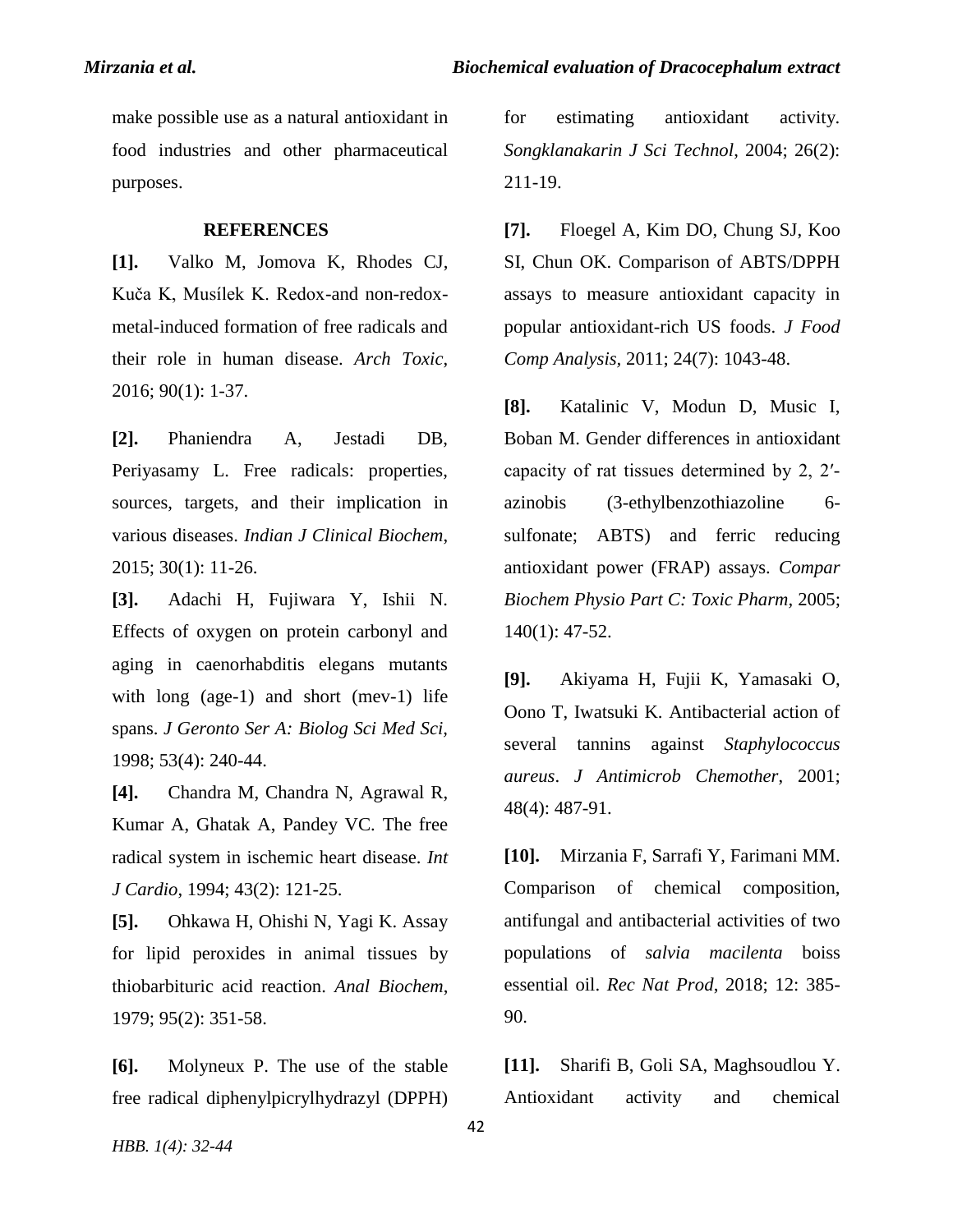composition of the methanolic extract and related fractions of *Dracocephalum Kotschyi* leaves using liquid chromatography–tandem mass spectrometry. *Indust Crops Prod*, 2017; 104: 111-19.

**[12].** Moridi Farimani M, Mirzania F, Sonboli A, Moghaddam FM. Chemical composition and antibacterial activity of *Dracocephalum Kotschyi* essential oil obtained by microwave extraction and hydrodistillation. *Int J Food Prop*, 2017; 20: 306-15.

**[13].** Xie J, Schaich KM. Re-evaluation of the 2, 2-diphenyl-1-picrylhydrazyl free radical (DPPH) assay for antioxidant activity. *J Agric Food Chem,* 2014; 62(19): 4251-60.

**[14].** Skotti E, Anastasaki E, Kanellou G, Polissiou M, Tarantilis PA. Total phenolic content, antioxidant activity and toxicity of aqueous extracts from selected Greek medicinal and aromatic plants. *Ind Crops Prod,* 2014; 53: 46-54.

**[15].** Xu X, Xie H, Wang Y, Wei X. Atype proanthocyanidins from lychee seeds and their antioxidant and antiviral activities. *J Agr Food Chem*, 2010; 58(22): 11667-72.

**[16].** Re R, Pellegrini N, Proteggente A, Pannala A, Yang M, Rice-Evans C.

Antioxidant activity applying an improved ABTS radical cation decolorization assay. *Free Radical Bio Med*, 1999; 26(10): 1231- 37.

**[17].** Zhou K, Su L, Yu L. Phytochemicals and antioxidant properties in wheat bran*. J Agr Food Chem*, 2004; 52(20): 6108-14.

**[18].** Zhishen J, Mengcheng T, Jianming W. The determination of flavonoid contents in mulberry and their scavenging effects on superoxide radicals. *Food Chem*, 1999; 64(4): 555-59.

**[19].** Shi QQ, Dang J, Wen HX, Yuan X, Tao YD, Wang QL. Anti-hepatitis, antioxidant activities and bioactive compounds of *Dracocephalum heterophyllum* extracts. *Botan Studies*, 2016; 57(1): 16-23.

**[20].** Olennikov DN, Chirikova NK, Okhlopkova ZM, Zulfugarov IS. Chemical composition and antioxidant activity of Tánara Ótó (*Dracocephalum palmatum* Stephan), a medicinal plant used by the North-Yakutian nomads. *Molecules*, 2013; 18(11): 14105-21.

**[21].** Aslanipour B, Heidari R, Farnad N. Phenolic Combination and comparison of antioxidant activity in three different alcoholic extracts of *Dracocephalum* 

*HBB. 1(4): 32-44*